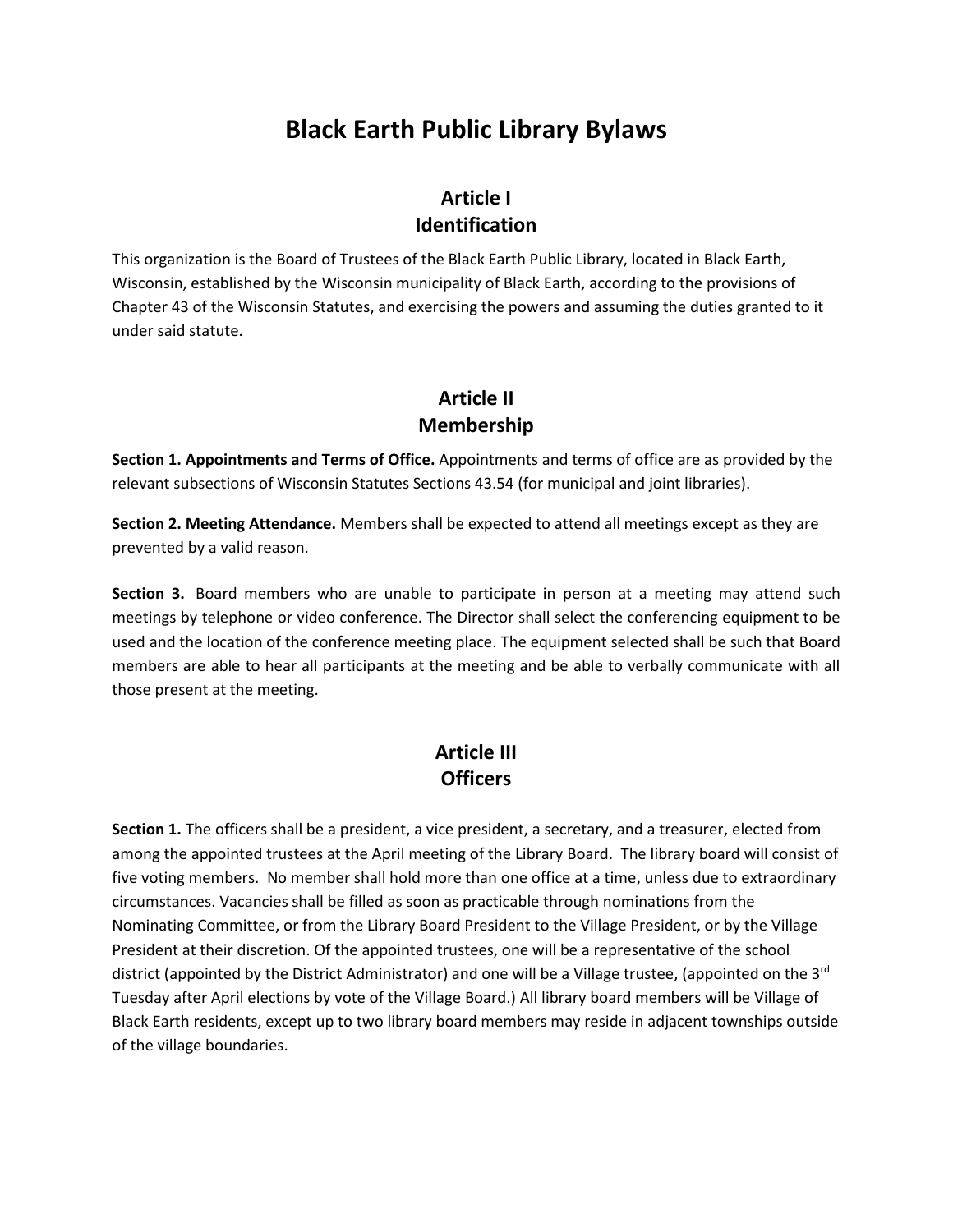**Section 2.** A nominating committee may be appointed by the president, if desired, three months prior to the April meeting to present a slate of officers to the Village President before the April Village Board meeting. Otherwise, nominations may be made from the floor at the meeting.

**Section 3**. As per Chapter 9, Section 4, of the Black Earth Municipal Code, the library board members, upon their first appointment, shall be divided as nearly as practicable into three equal groups to serve for two-, three- and four-year terms, respectively. Thereafter, each regular appointment shall be for a term of three years.

**Section 4**. The president shall preside at meetings of the Board, authorize calls for special meetings, appoint all committees, execute all documents authorized by the Board, serve as an ex-officio voting member of all committees except the nominating committee, sign all vouchers for disbursements from the library funds, and generally perform all duties associated with the office of president.

**Section 5.** The vice president, in the event of the absence or disability of the president, or of a vacancy in that office, shall assume and perform the duties and functions of the president.

**Section 6.** The secretary shall keep true and accurate minutes of all meetings of the Board, and shall perform such other duties as are generally associated with the office of secretary. The library director or a member of the staff may be designated by the Board to perform any or all of the above duties.

**Section 7.** The treasurer and library director shall co-sign all checks drawn on funds held by the library, and perform such duties as generally devolve upon the office. The treasurer shall make monthly reports to the Board showing in detail the amount and investment of, and income and disbursements from, the funds in his or her charge.

# **Article IV Meetings**

**Section 1. Regular Meetings.** The regular meetings shall be held the 3<sup>rd</sup> Tuesday of the month, unless otherwise determined.

**Section 2. Agendas and Notices.** Meeting agendas and notices shall indicate the time, date, and place of the meeting and indicate all subject matters intended for consideration at the meeting. The library director will prepare and distribute agendas and notices to the library board and to the Village Administrator for legal posting.

**Section 3. Minutes.** Minutes of all meetings shall, at a minimum, indicate board members present, all items of business, all motions (except those that were withdrawn), and the result of all votes taken. Minutes may be posted on the Village of Black Earth website, www.blackearthwisconsin.com.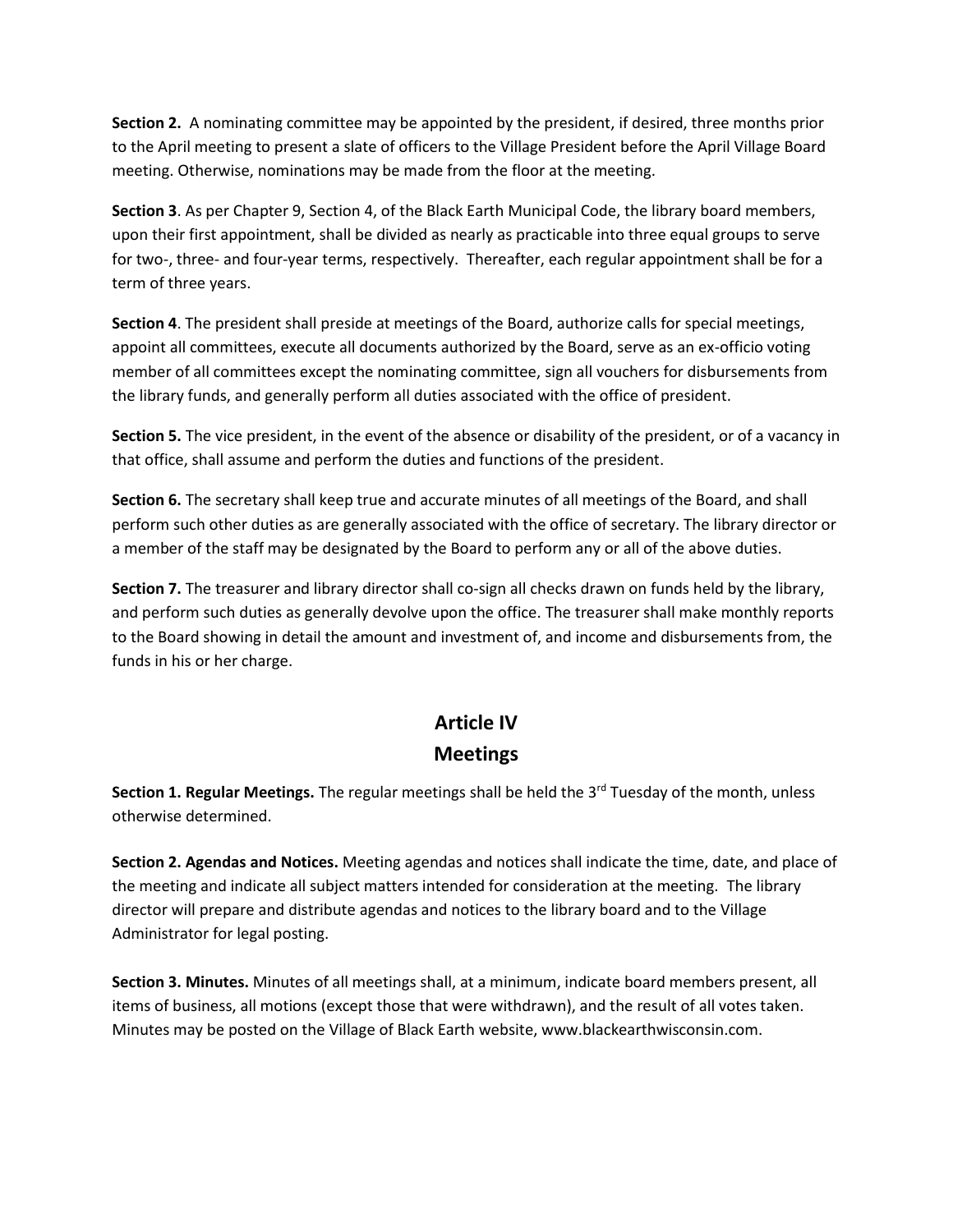**Section 4. Special Meetings.** Special meetings may be called at the direction of the president for the transaction of business as stated in the call for the meeting. Except in cases of emergency, at least 48 hours notice shall be given. In no case may less than two hours notice be given.

**Section 5. Quorum.** A quorum for the transaction of business at any meeting shall consist of three members of the Board present in person.

**Section 6. Open Meetings Law Compliance.** All Board meetings and all committee meetings shall be held in compliance with Wisconsin's open meetings law (Wisconsin Statutes Sections 19.81 to 19.98), including meeting by telephone or video conference calls which are reasonably accessible to the public with public notice given.

**Section 7. Parliamentary Authority.** The rules contained in *Robert's Rules of Order*, latest revised edition (or *The Standard Code of Parliamentary Procedure* by Alice F. Sturgis), shall govern the parliamentary procedure of the meetings, in all cases in which they are not inconsistent with these bylaws and any statutes applicable to this Board.

### **Article V Committees**

**Section 1.** Standing Committees. The following committees:

**Library Communications & Budget Committee (LCBC);** 

#### **Building Committee (BC);**

Shall be appointed by the president promptly after the annual meeting and shall make recommendations to the Board at pertinent to Board meeting agenda items.

**Section 2.** Nominating Committee**.** (See Article III, Section 2.)

**Section 3.** Ad Hoc Committees**.** Ad hoc committees for the study of special problems shall be appointed by the president, with the approval of the Board, to serve until the final report of the work for which they were appointed has been filed. These committees may also include staff and public representatives, as well as outside experts. [Examples of possible ad hoc committees are Planning and Automation.]

**Section 4.** No committee shall have other than advisory powers.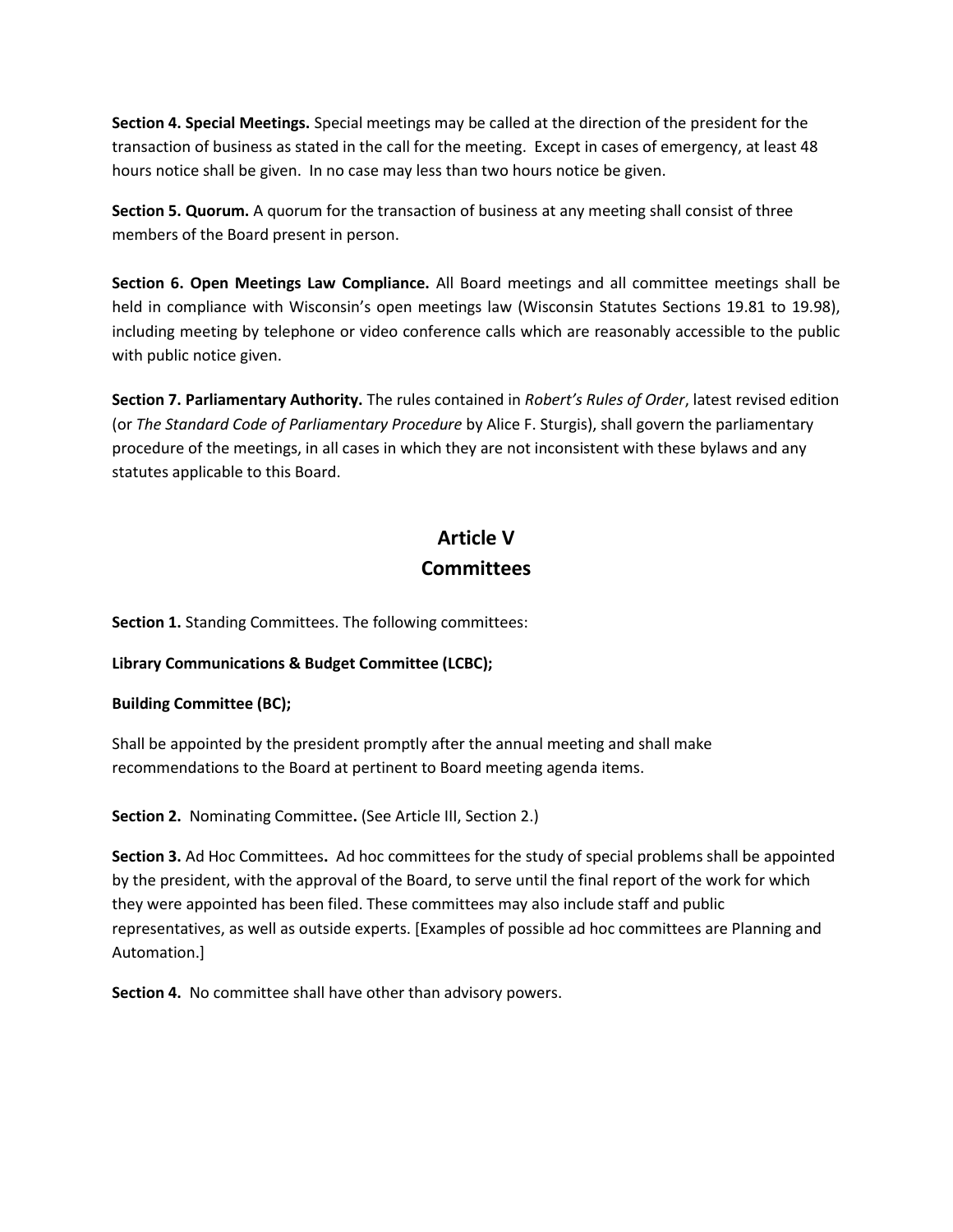## **Article VI Duties of the Board of Trustees**

**Section 1.** Legal responsibility for the operation of the Black Earth Public Library is vested in the Board of Trustees. Subject to state and federal law, the Board has the power and duty to determine rules and regulations governing library operations and services.

**Section 2.** The Board shall select, appoint and supervise a properly certified and competent library director, and determine the duties and compensation of all library employees.

**Section 3.** The Board shall approve the budget and make sure that adequate funds are provided to finance the approved budget.

**Section 4**. The Board shall have exclusive control of the expenditure of all moneys collected, donated or appropriated for the library fund and shall audit and approve all library expenditures.

**Section 5.** The Board shall supervise and maintain library facilities, as well as regularly review various physical and building needs to see that they meet the requirements of the total library program.

**Section 6.** The Board shall study and support legislation that will bring about the greatest good to the greatest number of library users.

**Section 7.** The Board shall cooperate with other public officials and boards and maintain vital public relations.

**Section 8.** The Board shall approve and submit the required annual report to the DPI-Division for Libraries, Technology, and Community Learning, and the village board, county library board, and library system.

**Section 9.** The Board shall approve any expenditures on a single item or service of \$1000.00 or more. Items or services of \$1000.00 or more, which are not provided through cooperative purchasing services or contracts held by South Central Library System, must obtain a minimum of three quotes. Should three quotes not be available, proof of attempt will suffice. In the event of an emergency purchase whose delay would prohibit the library from safely providing library services, this may be waived with approval of the Treasurer. Any purchase which exceeds the annual budget's line item total must be approved by the Board in advance.

**Section 10.** The Board shall follow Wisconsin State Statutes 61.54 and 62.15 regarding the bidding of items or services of \$25,000 or more.

## **Article VII Library Director**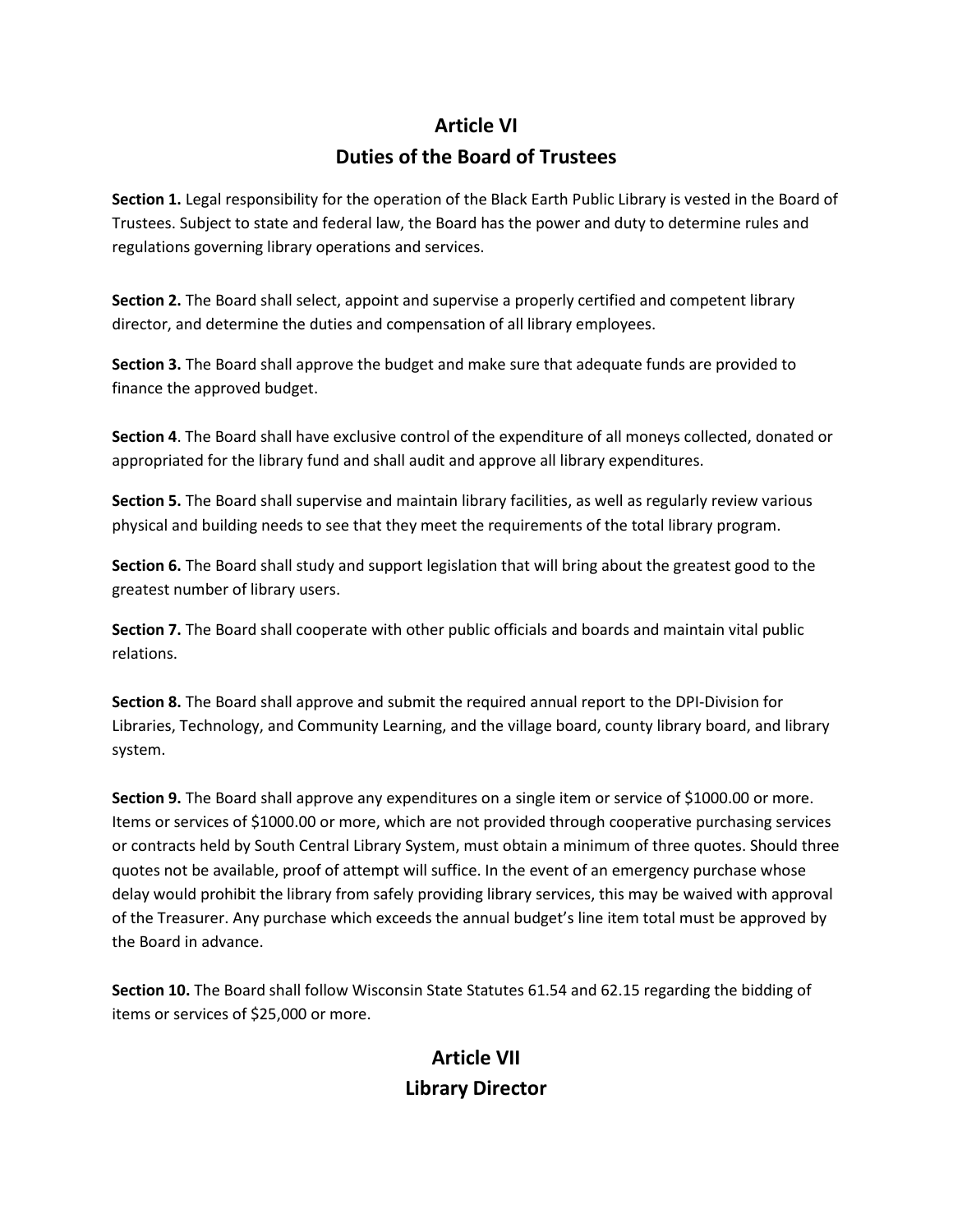The library director shall be appointed by the Board of Trustees and shall be responsible to the Board. The library director shall be considered the executive officer of the library under the direction and review of the Board, and subject to the policies established by the Board. The director shall act as technical advisor to the Board. The director shall be invited to attend all Board meetings (but may be excused from closed sessions) and shall have no vote.

# **Article VIII Conflict of Interest**

**Section 1.** Board members may not in their private capacity negotiate, bid for, or enter into a contract with the Black Earth Public Library in which they have a direct or indirect financial interest.

**Section 2.** A board member shall withdraw from Board discussion, deliberation, and vote on any matter in which the Board member, an immediate family member, or an organization with which the Board member is associated has a substantial financial interest.

**Section 3.** A board member may not receive anything of value that could reasonably be expected to influence his or her vote or other official action.

## **Article IX General**

**Section 1.** An affirmative vote of the majority of all members of the Board present at the time shall be necessary to approve any action before the Board. Any board member may vote upon and may move or second a proposal before the Board.

**Section 2.** Any rule or resolution of the Board, whether contained in these bylaws or otherwise, may be suspended temporarily in connection with business at hand, but such suspension, to be valid, may be taken only at a meeting at which two-thirds of the members of the Board are present and two-thirds of those present so approve.

**Section 3.** These bylaws may be amended at any regular meeting of the Board by majority vote of all members of the Board, provided written notice of the proposed amendment shall have been provided to all members at least ten days prior to the meeting at which such action is proposed to be taken.